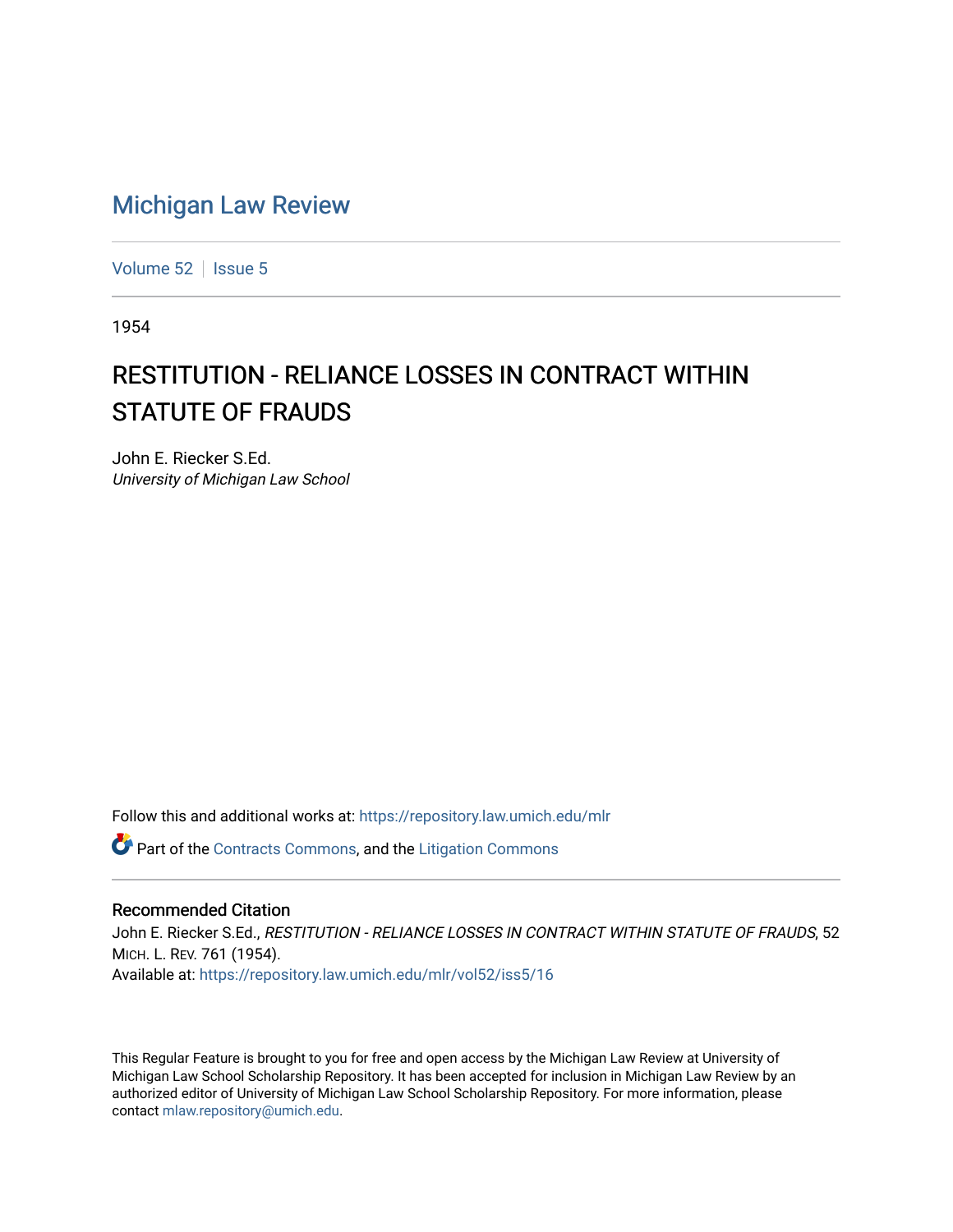RESTITUTION-RELIANCE LOSSES IN CONTRACT WITHIN STATUTE OF FRAUDS -Plaintiff, the owner of a seasonal night club, orally agreed to lease the premises for three years to the defendant. The plaintiff had a written lease prepared but it was not executed. Negotiations by letters and telegrams between the parties proved that the document was not a definite integration of their agreement sufficient to satisfy the statute of frauds governing leases of land for periods longer than one year. During this interval of negotiation, plaintiff at defendant's express request had procured a liquor license for the following year at the night club, hired a watchman, retained counsel to draw the proposed lease, and incurred telephone and other incidental expenses. Upon defendant's subsequent refusal to perform the oral contract, plaintiff brought suit for recovery of his various expenses and in addition for loss of the use of the premises during the first year of the proposed lease. *Held,* the unenforceability of the lease under the statute of frauds prevented plaintiff from recovering for loss of the use of the premises, but did not bar his right to reimbursement for the expenses incurred at defendant's request *Minsky's Follies of Florida, Inc. v. Sennes,* (5th Cir. 1953) 206 F. (2d) I.

The interests involved on the side of a person injured through breach of contract have been classified as three-the expectation, restitution, and reliance interests.1 Since recovery of the plaintiff's expectation interest necessarily involves the enforcement of the contract, this interest will not serve as the basis "for recovery where the contract is made either unenforceable or void by the

<sup>1</sup> These categories of "interests" are set out by Fuller and Perdue, "The Reliance Interest in Contract Damages," 46 YALE L.J. 52, 373 (1936).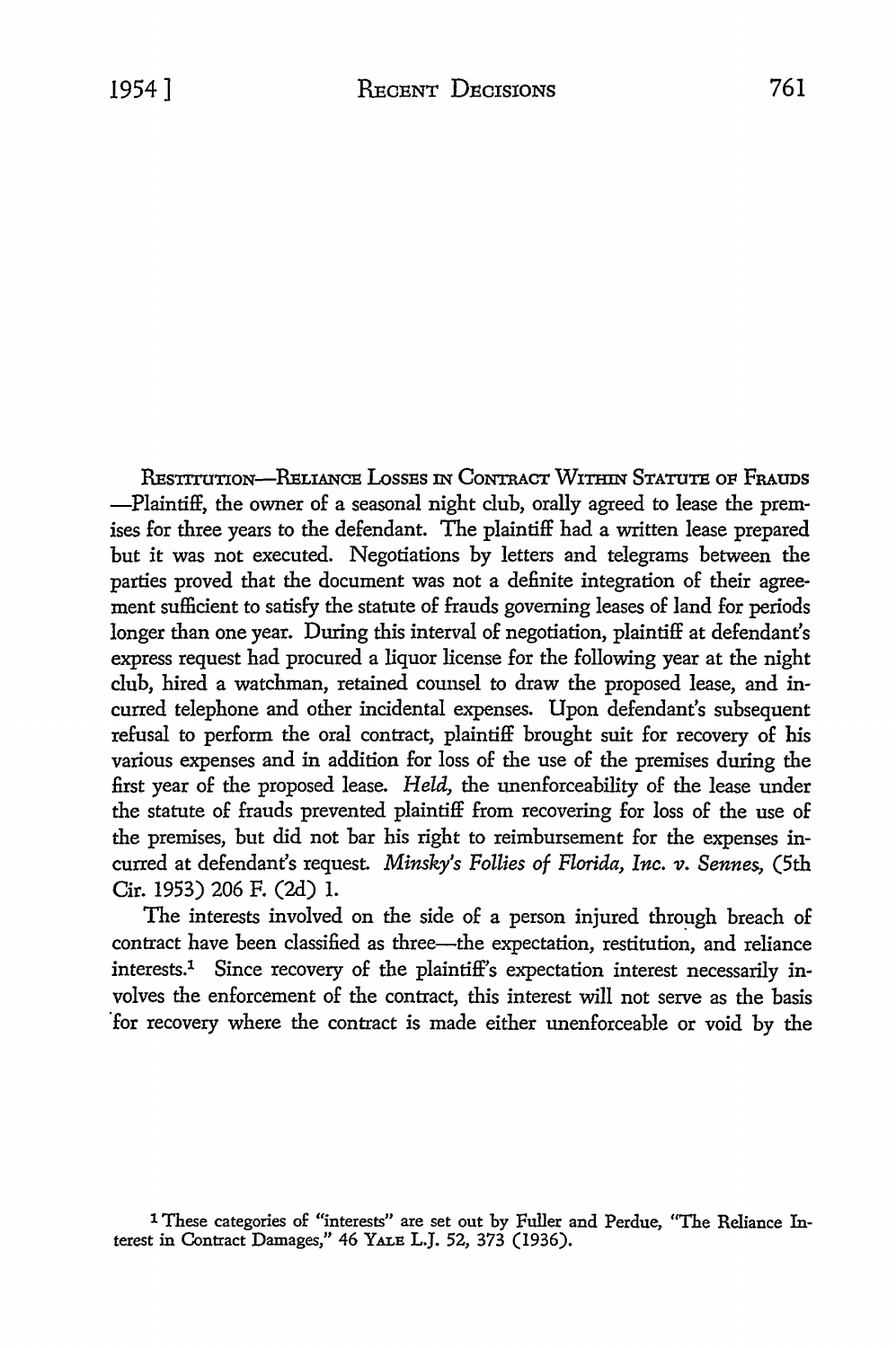statute of frauds. Protection of the restitution interest, however, need not be barred by the unenforceability of the contract.<sup>2</sup> Recovery under this theory involves the familiar requirement that the defendant contract-breaker receive a "benefit" from the plaintiff, with the latter relying on the performance of the contract. It is said that retention of the benefit "unjustly enriches" the defendant, and that he should be compelled to disgorge and make restitution on general principles of fairness regardless of the unenforceability of the contract.<sup>8</sup> Of course if the acts conferring such benefits amount to part performance of the oral contract, it is taken out of the statute of frauds and plaintiff may possibly be made whole to the extent of his expectation interest.<sup>4</sup> However, in the principal case the court could not grant plaintiff expectation damages for loss of the use of the premises because of both the contract's unenforceability and the absence of sufficient part performance. Furthermore, the court's decision allowing the plaintiff reimbursement for his several other expenses cannot be attributed solely to the orthodox concept of ''benefit." Quite clearly, the night watchman and the liquor license<sup>5</sup> were not usable by the defendant without possession of the night club, nor were they ever "received" by him so that he had an obligation to make restitution.6 The court seems rather to have recognized that plaintiff's expenses were incurred at the specific request of defendant, in reliance on the latter's promised performance, and that in the absence of either part performance or a defined ''benefit," plaintiff's detriment or reliance interest should be the object of recovery. Traditionally, cases basing recovery on a pure reliance loss theory have been rare,<sup>7</sup> but an increasing number are now granting relief substantially with this interest in mind.<sup>8</sup> A few of the latter cases seem to

<sup>2</sup>2 Wn.usToN, CoNTRAcrs, rev. ed., §534 (1936); 2 CoNTRAcrs REsTATBMENT §355, comment *a* (1932).

s Fuller and Perdue, "The Reliance Interest in Contract Damages," 46 YALB L.J. 52 at 53-54 (1936). See also Woodward, Quasr Contracts §95 (1913).

<sup>4</sup>Jeanblanc, ''Restitution Under the Statute of Frauds: What Constitutes a Legal Benefit," 26 IND. L.J. 1 at 36 (1950). The author stresses the vital difference in this connection between "partial performance" and "preparatory reliance." An illustrative case is Cocheco Aqueduct Assn. v. Boston & Maine R.R., 59 N.H. 312 (1879).

<sup>5</sup>Defendant could not transfer or sell a liquor license in Florida unless in connection with a sale of premises. Fla. Stat. Ann. (1943) §561.32.

6 2 CoNTRAcrs RBsTATBMBNT §348 (1932) seems to require for restitution the "receipt" of the benefit by the defendant. It ought to be noted that this requirement is more easily fulfilled where the parties are reversed from their position in the principal case, i.e., where the plaintiff is the purchaser or lessee and has improved or conferred value on defendant's land. See Santoro v. Mack, 108 Conn. 683, 145 A. 273 (1929); People's National Bank v. Magruder, 77 Fla. 235, 81 S. 440 (1919); Lemire v. Haley, 93 N.H. 206, 39 A. (2d) 10 (1944).

7 Boone v. Coe, 153 Ky. 233, 154 S.W. 900 (1913), typifies the classic view that where no benefit is received, no obligation to pay is implied. <sup>8</sup>See discussion in Fuller and Perdue, "The Reliance Interest in Contract Damages,"

46 YALB L.J. 373 at 390 et seq. (1936). A leading case representing this tendency is Kearns v. Andree, 107 Conn. 181 at 187, 139 A. 695 (1928), where the court stated that without regard to the extent of the benefit conferred, ". . . services have been performed at the request of him for whom they were don would be made for them.  $\ldots$ ." Some cases within the statute of frauds allowing recovery